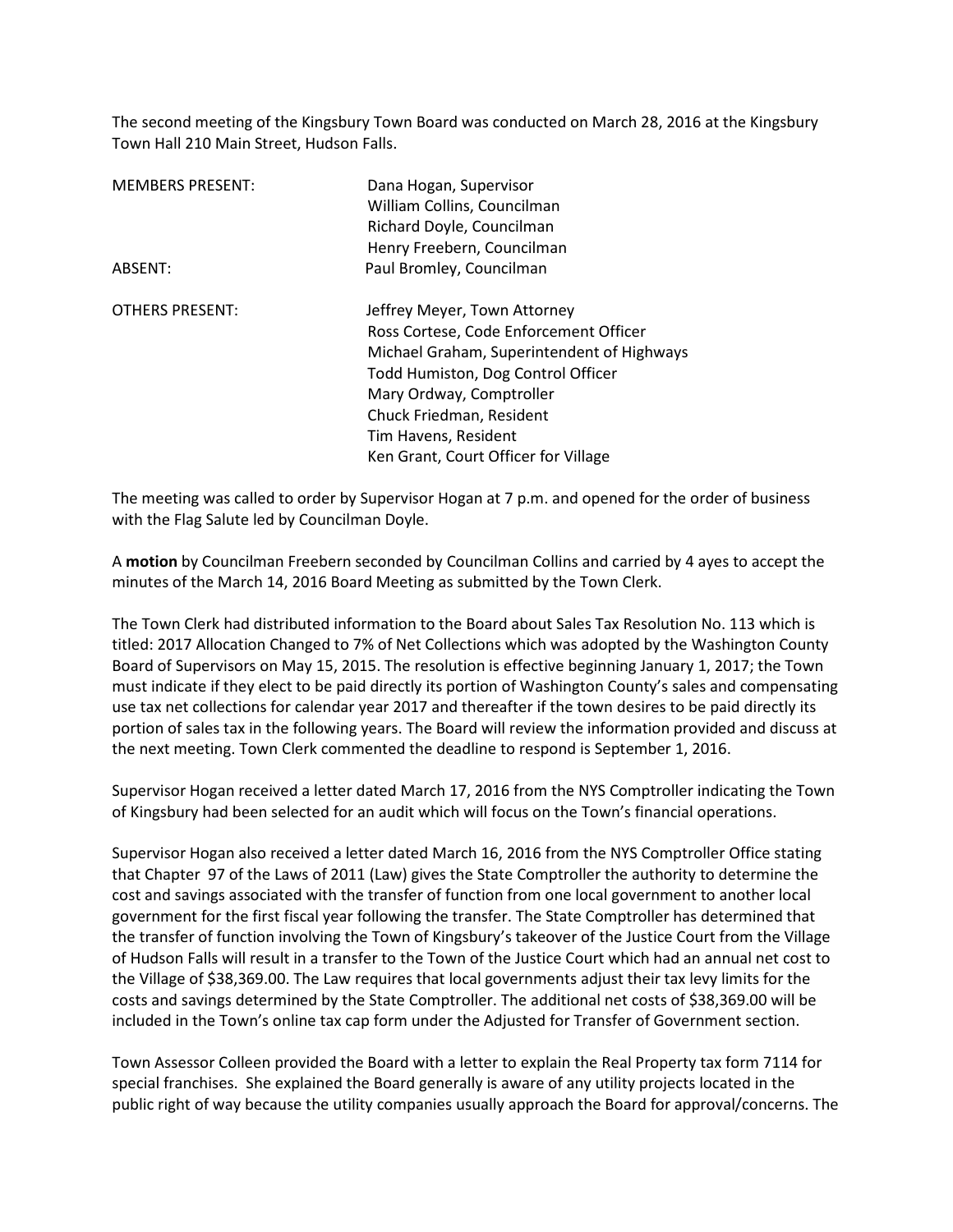State asks the Town to complete the form annually and to co-ordinate their responses within the municipality. There was no new special franchise activity in 2015.

Debbie Battiste, Recreation Commission Director, has made a request to replace Knox Brown, who has resigned as a commission member and chairman. A **motion** by Councilman Freebern seconded by Councilman Collins and carried by a vote of four ayes to appoint Tim Keenan to the Recreation Commission and to appoint Roger Wickes as the new Chairman of the Recreation Commission.

A **motion** by Councilman Doyle seconded by Councilman Collins and carried by a vote of 4 ayes giving permission to Recreation Director Debbie Battiste to go out to bid for T-shirts for the entire year of the recreation program.

Supervisor Hogan introduced guests Chuck Friedman and Tim Havens. Mr. Friedman is requesting a change to the zoning on County Route 32 (Dix Avenue). Mr. Friedman provided maps to the Board and a drawing of a proposed diner/ ice cream stand to be located on 1180 Dix Avenue, parcel ID 146.18-8-4.1. The proposed diner will be located next to the Girls' Softball Field on Dix Avenue. Mr. Friedman has owned the land for approximately 6 years. Code Enforcement Officer Ross Cortese explained at this time a diner/ice cream stand is not an allowed use at this location, it is zoned residential; therefore the Board must change the zoning at the location. Tim Havens commented he can recall years ago when three homes in this area were out-parceled, but he cannot recall why. Councilman Doyle commented possibly due to their location close to the school. A discussion followed about the zoning in the Dix Avenue area. After discussion the Board agreed the proposed zoning change should encompass a larger area. Attorney Meyer stated a resolution was not necessary; the Board needed to direct him to prepare a Local Law which could be introduced at the next meeting, followed by a public hearing at the second Board Meeting in April. Attorney Meyer stated the County will be notified after the Local Law is introduced.

Legal Update: Attorney Meyer reported he had spoken to Attorney Steve Layden in regard to the sale of the Town Hall to the Hudson River Music Hall. Attorney Meyer does not believe there is a unanimous agreement as to what the terms of any type of money mortgage would look like. Attorney Layden has gotten a lot of ideas from Jonathan Newell. It is certain that it is going to be a year, Jonathan Newell has no objection to monthly payments and he would prefer the monthly payment be around \$1,100.00; but due to the nature of the financing he would get he would anticipate a short term loan and the Town get paid off promptly. Councilman Doyle asked Attorney Meyer if Jonathan Newell wanted to make a balloon payment a year out. Attorney Meyer stated yes and they understand there will have to be monthly payments, but there has been no official request at this time. Supervisor Hogan asked Attorney Meyer if we had established a closing date, Meyer stated no we have not. Supervisor Hogan reported that the Hudson River Music Hall had been approved for a loan by the Community Loan Fund, but the funds will not be available until after Jonathan Newell takes over ownership of the Town Hall.

Attorney Meyer reported he had talked to Attorney Jonathan Lapper last week. Rich Schermerhorn has received verbal approval from the DEC for his proposed septic plan at the former Dix Avenue Drive-In, but still waiting for the written approval, but expected it very soon.

Attorney Meyer reported he is working on a Nuisance Law for the Board to review.

Town Clerk distributed information to the Board about the upcoming Solar Workshop for Public Officials scheduled on April 19, 2016; from 5pm to 8pm. Supervisor Hogan commented that he is going to attend.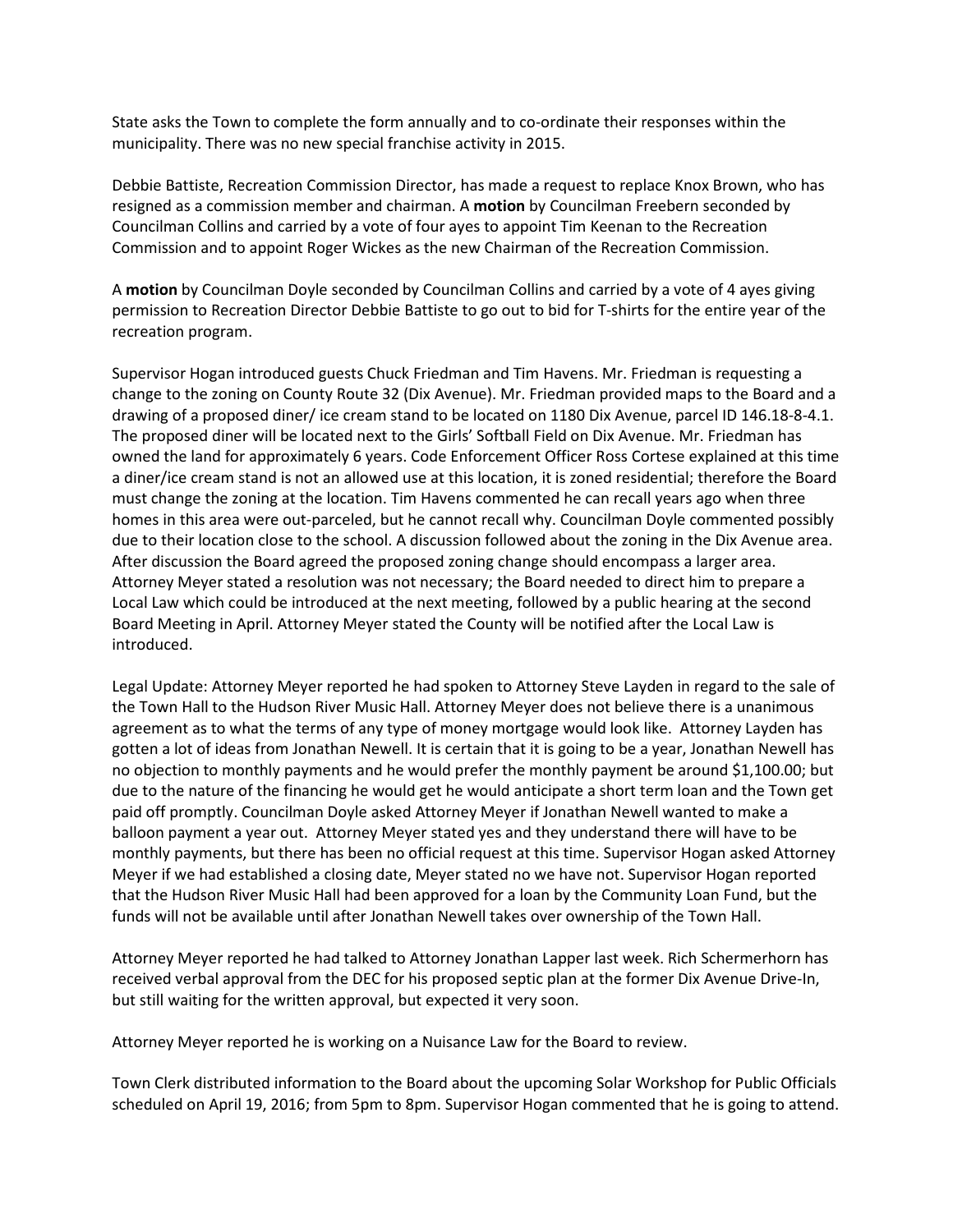Town Clerk reported Paul Loding, Town Historian, has shown signs of improvement and is scheduled to be transferred from Glens Falls Hospital to the Stanton Nursing Home. John Mead, a friend of Paul Loding, is packing up the historian office in preparation of the move to 6 Michigan Street. Mr. Loding would like John Mead to be appointed to the Historian position. The Board will make a decision once they receive a letter of resignation from Paul Loding.

Ross Cortese, Code Enforcement Officer reported he had sent a letter to East Side, as he had been instructed by the Board. The letter requested East Side to tell the Town what their plan was going to be. If they were to continue to be closed the Town would have to inspect or conduct a Phase II Environmental Assessment Review. Cortese has not received a response, but has received reports that when calls are made to East Side it is now "Planet Used Auto Parts". Cortese does not know what is going on but will try to contact East Side and keep the Board informed.

A **motion** by Councilman Freebern seconded by Councilman Collins and carried by a vote of four ayes giving permission to Comptroller Mary Ordway to attend the Annual Finance School on May 12 and May 13 at the Gideon Putnam in Saratoga.

Dog Control Officer Todd Humiston reported he has been invited by the school district to conduct a presentation at the Kindergarten Center in May.

Highway Superintendent Michael Graham reported there has been a delay in posting the surplus items on Auctions International due to a contact being out of town. The contact will post the items tomorrow; the items will be posted for two weeks. Graham also reported Chuck Friedman has worked with him on New Swamp Road to put in a metal culvert.

A **motion** by Councilman Freebern seconded by Councilman Collins and carried by a vote of four ayes giving permission to Michael Graham, Highway Superintendent, to attend Highway School June 5 –June 8 in Ithaca. A **motion** by Councilman Freebern seconded by Councilman Collins and carried by a vote of four ayes giving permission to Graham to have Dave LaRose sweep the streets at the same hourly rate as last year.

Councilman Freebern asked Code Enforcement Ross Cortese about the status of the Inter-Municipal Agreement with the County. Cortese stated we are waiting for the agreement to be reviewed and completed by the Town Attorney. Attorney Meyer commented there was talk of moving less work to the County but the County was not in agreement.

Supervisor Hogan reported we had received a complaint about water run-off issues from Andy Corona, owner of AJ Storage, which is the adjacent property to the new Town Hall. Hogan reported the Town requested an engineering study to determine what adjustment could be made.to the landscape to avoid the run-off. Patrick Sulliivan has provided the Town with an engineering report .Councilman Bromley had a brief opportunity to view it and did not feel he had too many objections to the matter. Supervisor Hogan sent a copy of the report to Mr. Corona. Councilman Bromley feels the Town could complete the work by June to alleviate the water run-off problem. Councilman Freebern asked if the Town could do the work to fix the water run-off problem. Superintendent of Highways Michael Graham commented top soil would be brought in and infiltrators would be installed in the down spouts which would disperse the rain water into the ground. Graham stated he will work with Councilman Bromley and do whatever is necessary to resolve the problem.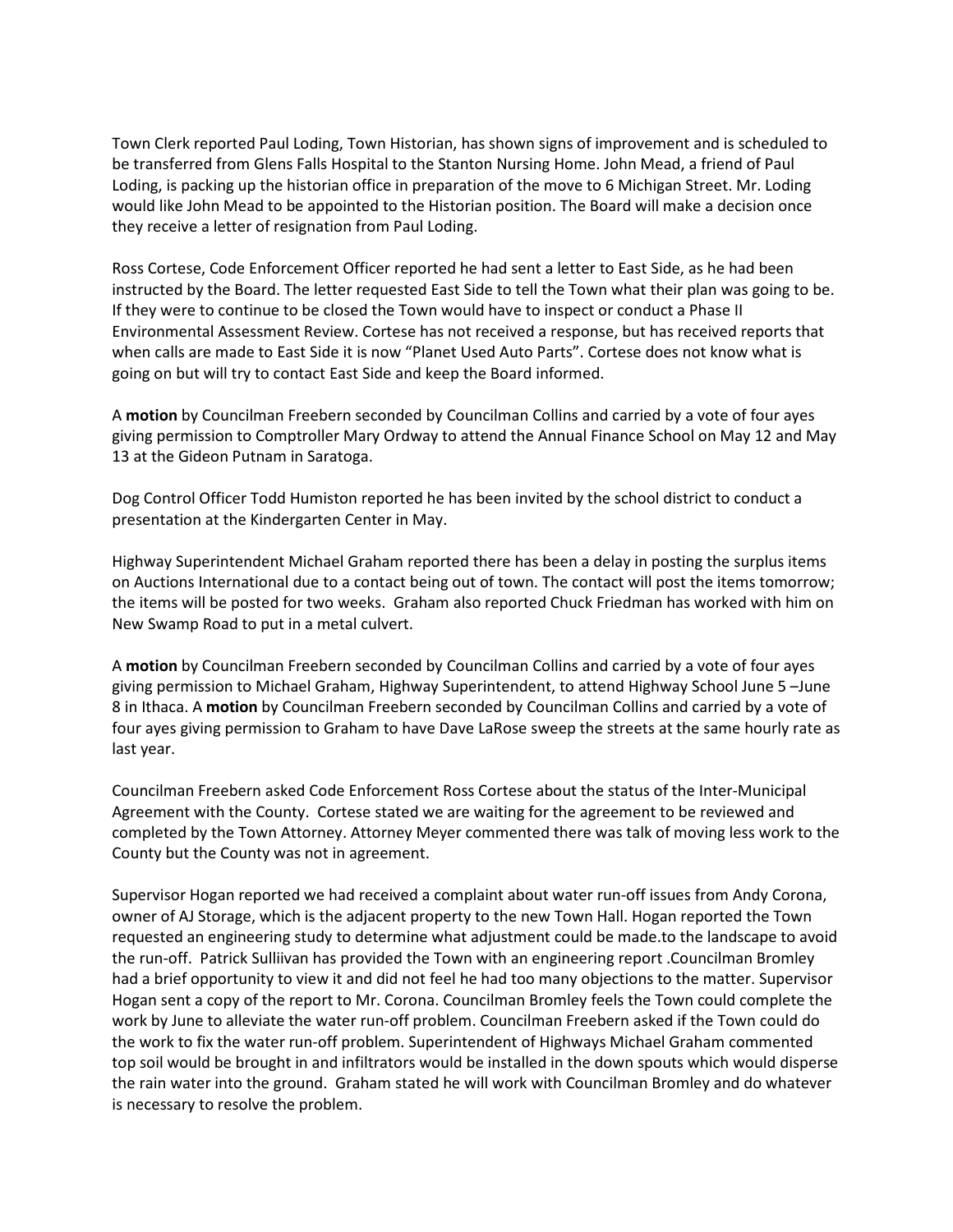Supervisor Hogan reported the Town had received a letter from the Department of Public Services regarding a notice of public hearings inviting members of the public to comment on the proposed closure of certain walk-in office locations operated by NYS Electric & Gas Corporation (NYSEG) and Rochester Gas & Electric Corporation (RG&E) (collectively, the Companies). The companies filed a Joint Proposal with the Commission on February 19, 2016, designed to establish the Companies' electric and gas delivery rates for the next three years to resolve all other issues pending in these rate proceedings. Among the terms of the Joint Proposal, the Companies would be permitted to close the following walkin offices on the following schedule:

RG&E's Belmont office located at 23 Schuyler Street, Belmont, New York 14813 would close in September 2016

NYSEG's Mechanicville office located at 6 Werner Road, Route 146, Clifton Park, New York 12065 would close in April 2017

R&G's Geneseo office located at 56 Main Street, Geneseo, New York, 14454 would close in May 2017 The hearings on the proposed closure of customer service centers and other terms of the Joint Proposal will be held at the following locations and times:

Wednesday, April 20, 2016 at 6:30 p.m. North Dansville Town Hall Auditorium 14 Clara Barton Street North Danville, NY

Thursday April 21, 2016 at 6:30 p.m. Mechanicville City Senior Center 178 North Main Street Mechanicville, NY

Supervisor Hogan reported he had received a letter from the NYS Department of Environmental Conservation in regard to the National Flood Insurance Program. Code Enforcement Officer Ross Cortese also received the letter and has contacted the department to schedule an appointment.

Supervisor Hogan reported he had received a Notice of Telecommunication Ceiling with tentative figures for the Town and Village.

A **motion** by Councilman Freebern seconded by Councilman Collins to accept reports from certain officers for the month of February as follows: Dog Control: Complaints/Calls 66; Unlicensed Dogs 9; Summons Issued 1; Bites

Investigated 2; Mileage 405 – 58 to Fort Edward, 168 to Fort Ann

Town Clerk: Paid to Supervisor \$2,785.90; Paid to NYS Dept. of Health \$45.00; Paid to the Village of Hudson Falls \$30.00; Paid to Ag & Markets for Population Control \$196.00 PUBLIC COMMENT:

Tim Havens commented everything is going well at the new Town Hall; everyone is doing a good job. Havens also offered to assist in any way he could, when it came time for the Town to move into the new Town Hall. Jane Havens has been working at the new Town Hall painting window casings.

A **motion** by Councilman Freebern seconded by Councilman Collins and carried by a vote of four ayes to enter into executive session at 7:55p.m. to discuss Justice Appointments and Salaries for the upcoming Court Consolidation.